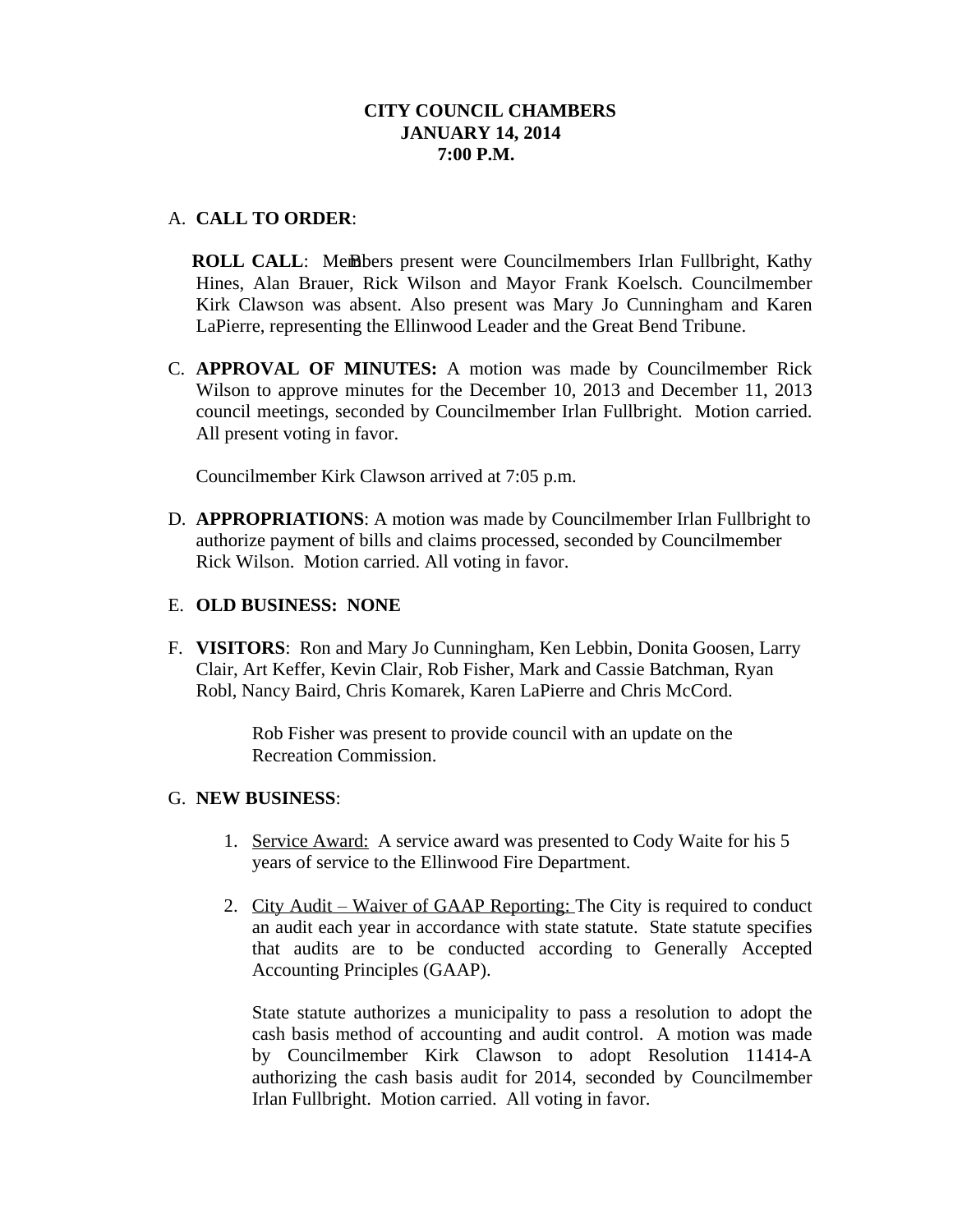3. Electric Reserve Fund Resolution: Presented to council was Resolution 11414-B, a resolution requesting a \$50,000 transfer of funds from the Electric Equipment Reserve Fund back to the Electric Fund from which they came pursuant to K.S.A. 12-1,117(c).

A motion was made by Councilmember Alan Brauer to approve Resolution 11414-B, seconded by Councilmember Kathy Hines. Motion carried. All voting in favor.

The City currently transfers .4% of the KWH's billed each month from the Electric Fund to the Electric Reserve Fund. Staff requests council to consider suspending this transfer for five months from February through June to build up the Electric Fund cash balance.

A motion was made by Councilmember Kathy Hines to approve suspending the transfer from the Electric Fund to the Electric Reserve Fund for five months from February through June. Motion seconded by Councilmember Irlan Fullbright. Motion carried. All voting in favor.

4. Main Street Buildings: Staff reported deeds have now been received on the Main Street property purchased at the County tax sale. City staff has secured each of the buildings and placed black plastic in the windows of the property. Presented to council for their consideration was a letter from an individual, who requested to be anonymous, regarding the preservation of the two buildings at 100 N Main.

Robert Peter, city administrator, distributed pictures of the property, both inside and outside, to the council for their review. He expressed concern in regard to the connecting wall between this property and the Batchman property and suggested having an engineer examine the south wall of the Batchman property to make sure it will not collapse upon demolition of the two buildings. After much discussion, it was decided that Robert Peter would contact Nelson Stone of Stone Sand Company and set up a meeting with him and Mark Batchman to survey the property and discuss the concerns noted above.

Chris McCord was present at the meeting to request council to consider allowing him to remove ceiling tiles from the property to be used in the restoration of Wolf Hotel. It was also noted that 2 other individuals had expressed interest in items housed in the property. Staff explained this has been a common request before buildings are demolished. Discussion then ensued regarding safety issues when individuals are allowed in these properties. Mr. McCord explained he would provide his own scaffolding and help and would be willing to sign a waiver. It was then suggested to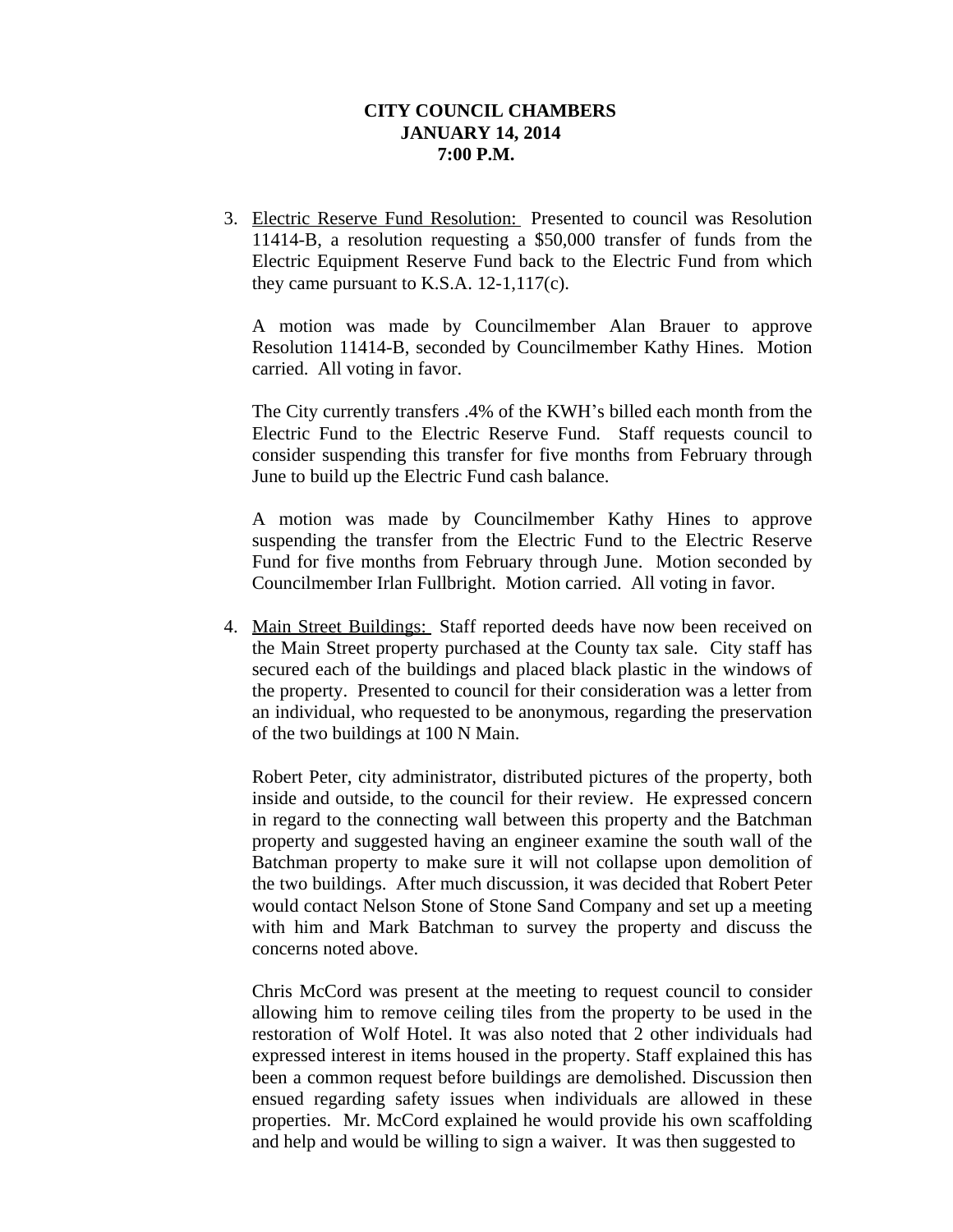have Nelson Stone express his opinion as to the safety of the property when he comes over to review the concerns of the connecting wall of the properties before allowing any individuals access into the property for removal of items.

- 5. Solid Waste Truck: The engine on the 2007 Peterbilt side loader solid waste truck suffered a major breakdown. The problem is a severe coolant contamination and the engine cannot be repaired. The estimated cost of a long block rebuilt engine is \$28,000 - \$30,000 which includes labor. The entire unit was purchased new in 2006 at a cost of \$149,376. The truck portion of the cost was \$72,276. The estimated cost of a new truck is \$105,000 with an additional cost of \$7,500 - \$9,000 for installation of the box. Staff has also requested an analysis of the fluids from the engine and the transmission. This item was tabled awaiting the results of the analysis.
- 6. Benesch Contract Proposal: This item was moved to the end of the agenda.
- 7. Recycle Truck: The recycle truck, donated to the City from HazMat, is a 1989 F350 Ford van with a panel box on the back which is ideal for towing the recycle trailer to Great Bend. In October, the transmission on the truck needed repaired at a cost of \$934. In December, the engine threw a piston and cannot be repaired. A long block engine can be acquired and installed for an estimated cost of \$3,500 - \$4,000. Another option would be to utilize the old community bus.

After some discussion, a motion was made by Councilmember Irlan Fullbright to approve the repair of the van at an estimated cost of \$3,500 - \$4,000, seconded by Councilmember Kathy Hines. Motion carried. All voting in favor.

8. Employee Salaries: The budget for 2014 allowed for a 3% increase in employee's wages. It was recommended to not approve a raise for 2014 because of the unknown costs related to the flood study. A motion was made by Councilmember Kathy Hines to not approve a raise at this time, but to re-visit the issue at the June, 2014 meeting, seconded by Councilmember Irlan Fullbright. Motion carried. Councilmembers Kathy Hines, Irlan Fullbright, and Alan Brauer voting aye and Councilmembers Rick Wilson and Kirk Clawson voting nay.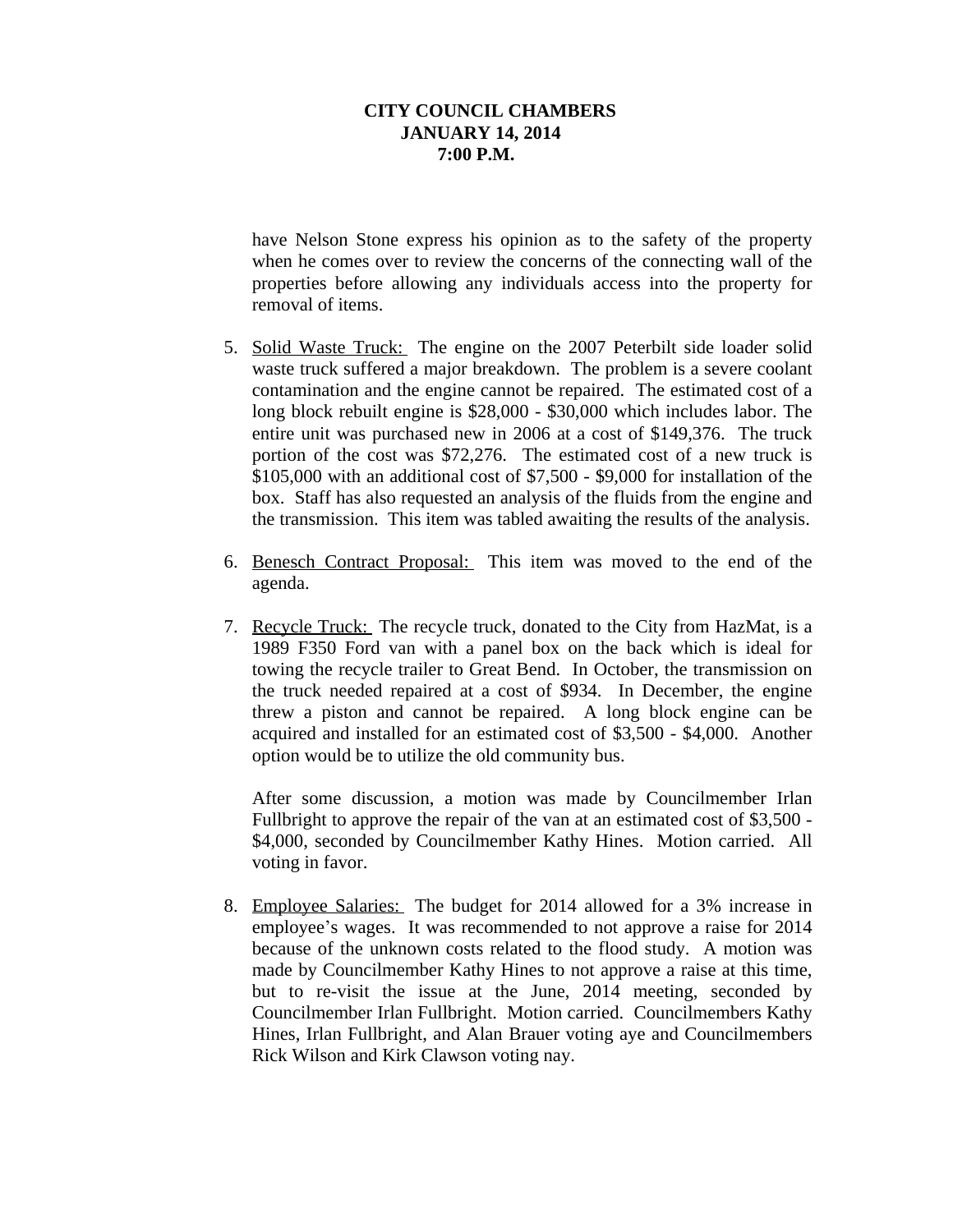9. Benesch Contract Proposal: Presented to council for approval was the proposal from Alfred Benesch & Company for phase 1 of the flood control study in the amount of \$43,351.03. An executive session is requested for discussion of contract negotiations with Alfred Benesch & Company Engineering firm. A motion was made by Councilmember Kirk Clawson to go into executive session for twenty (20) minutes for discussion of contract negotiations with Alfred Benesch & Company Engineering firm and that the council meeting will reconvene in the council chambers, seconded by Councilmember Rick Wilson. Motion carried. All voting in favor. The governing body recessed into executive session at 9:10 p.m. No action taken.

Meeting reconvened into regular session at 9:30 p.m. A motion was made by Councilmember Alan Brauer to adjourn back into executive session for an additional twenty (20) minutes for discussion of contract negotiations with Alfred Benesch & Company Engineering firm and that the council meeting will reconvene in the council chambers, seconded by Councilmember Kathy Hines. Motion carried. All voting in favor.

Meeting reconvened at 9:50 p.m. No action taken. A motion was made by Kathy Hines to authorize the execution of the contract with Alfred Benesch & Company for phase 1 of the flood control study in the amount of \$43,351.03, subject to the proposed changes in the legal language. Motion seconded by Councilmember Rick Wilson. Motion carried. All voting in favor.

# **REPORTS**:

- 1. Municipal Court Report: Presented to Council was the Municipal Court Report for December, 2013.
- 2. Utilities Production Report: Presented to Council was the Utilities Production Report.
- 3. Staff Reports:
	- a) Staff reported the deed has been received on the  $3<sup>rd</sup>$  & Wieland property.
	- b) Staff reported the city employees have been cleaning out the Reser property. Staff has also been working on testing water meters and painting well houses.
	- c) The deadline for filing for City Council is noon on January 21st. Three council positions are available.